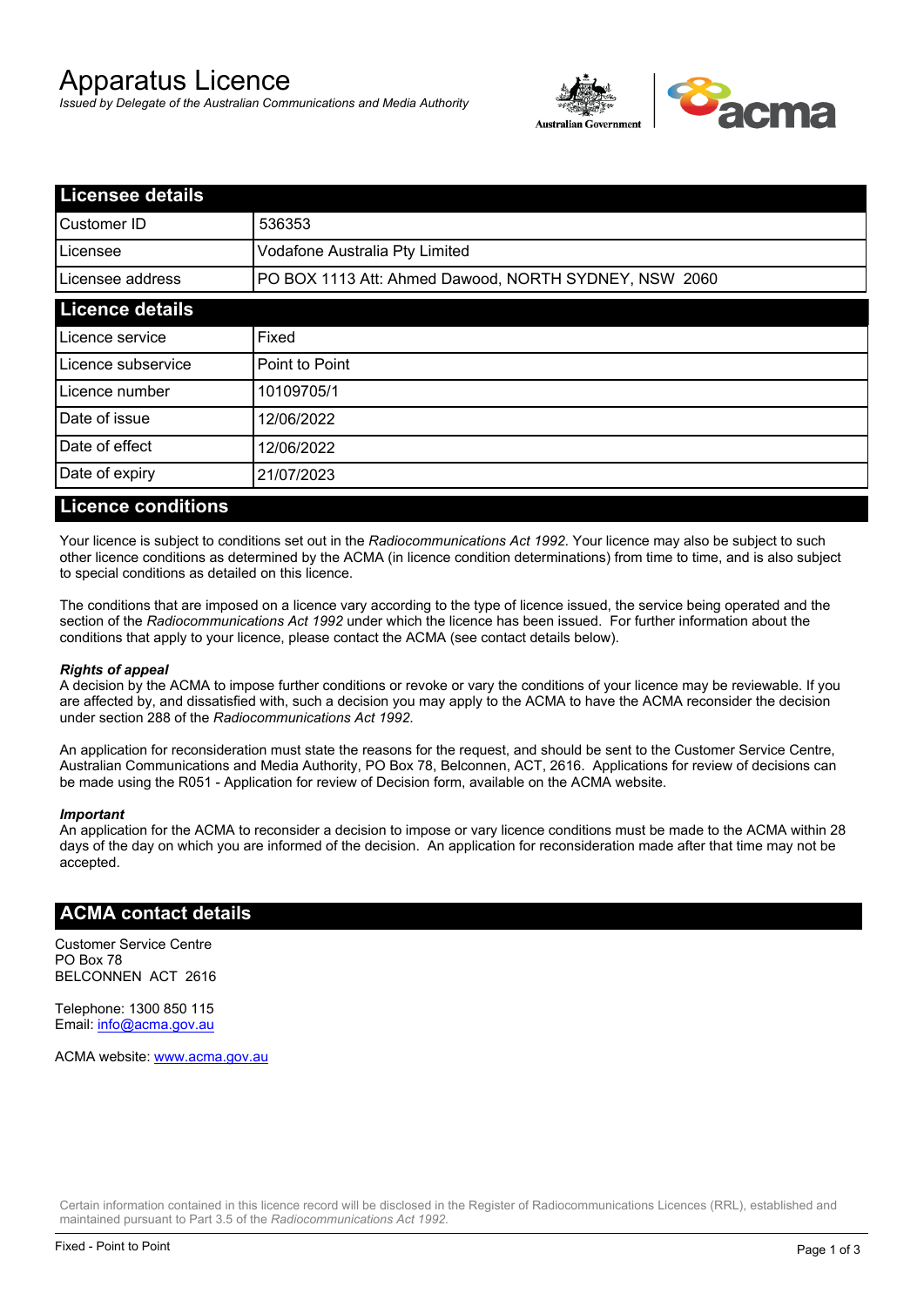# **Advisory Notes applying to licence no.: 10109705/1**

Conditions applicable to the operation of Point to Point station(s) authorised under this licence can be found in the Radiocommunications Licence Conditions (Apparatus Licence) Determination and the Radiocommunications Licence Conditions (Fixed Licence) Determination, the 'fixed licence lcd'. Copies of these determinations are available from the ACMA and from the ACMA home page (www.acma.gov.au).